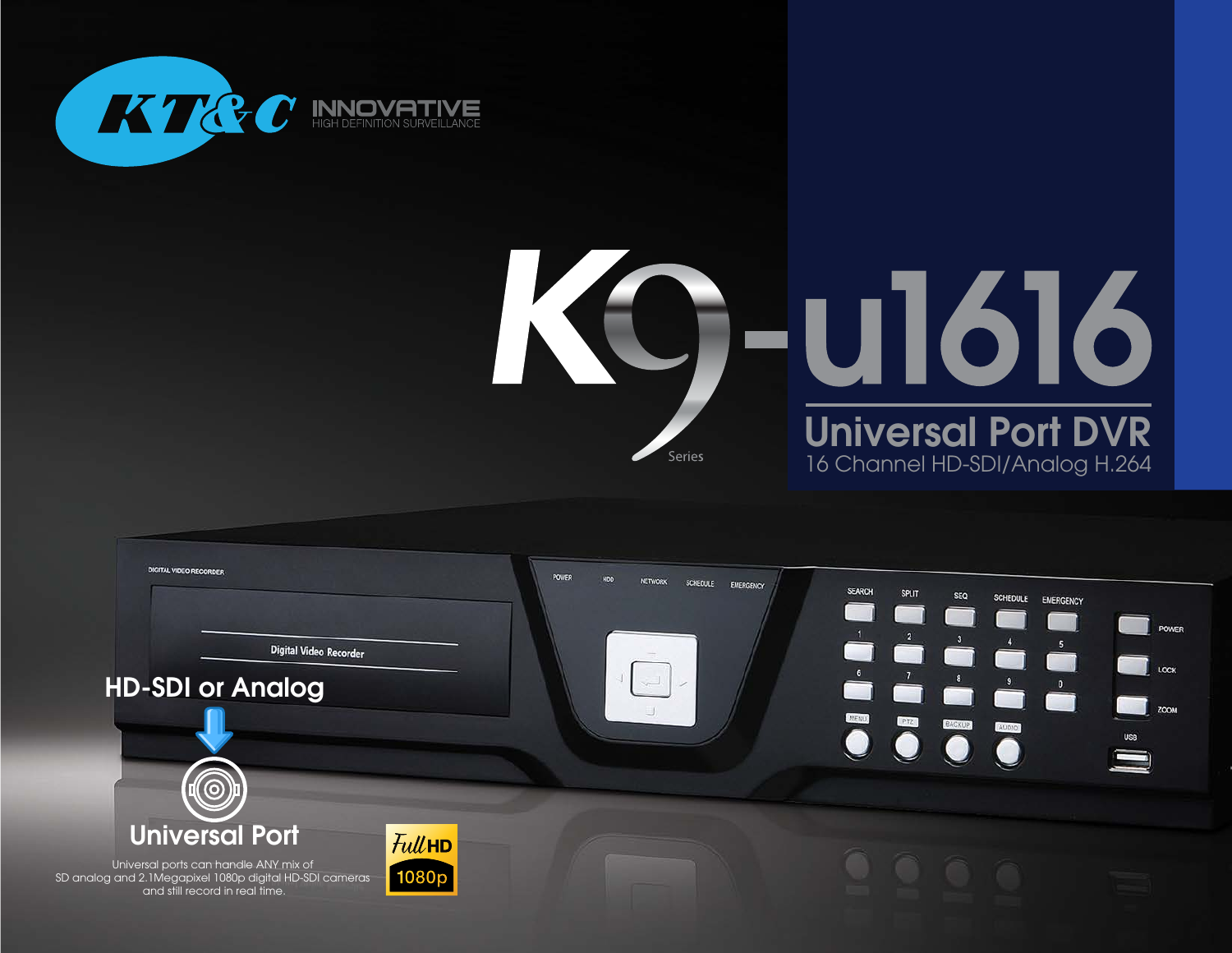



Let KT&C provide your ticket to ride the megapixel tidal wave.

Connect and record up to sixteen 2.1 Megapixel HD-SDI cameras at a full 1080p 30FPS on each camera: the K9-u1616 DVR can handle that 24 GIGABITS per second of streaming real time digital video across 16 coaxial connections for completely smooth motion at full resolution and full real time rate, in live view and playback, without 'artifacts'. With six times the pixels of a standard definition image, 1080p 2.1Megapixel delivers more pixels-per-foot and more pixels-on-target to maintain image clarity for useful digital zoom with virtual PTZ in live view and playback, while the 3D comb filter in the K9-u1616 eliminates pixel artifacts for clearer, sharper images.

Your customer gets more images per second and more image detail than from most IP cameras, in a system that installs and operates like a familiar DVR.

Not every scene benefits from a megapixel camera? Absolutely true. For close up coverage and narrow fields of view, a 960H or even an older analog camera can deliver more than sufficient resolution. Connect those cameras to the K9-u1616 too. It can also record from any analog camera at the camera's maximum resolution: 420-540-600-700- 720 HTVL, up to 960H.

Don't want to be bound by the HD/SD mix on a DVR? Don't want to be limited in the number of HD or SD cameras you can connect? Not an issue for the universal ports on the K9-u1616: connect analog SD or digital HD-SDI cameras on any port you wish. Replace an existing 16 channel SD DVR with a real time K9-u1616 and keep ALL the existing analog cameras; later on you can upgrade any or all of the cameras to 2.1Megapixel HD-SDI at any time in the future. Just replace any analog camera and the new digital megapixel video appears on screen.

Upgrade to a K9-u1616 together with just few digital HD-SDI megapixel cameras in key locations – 15+1, 14+2, 13+3….. it's not an issue. When the customer likes the megapixel views so much they want more megapixel cameras, just upgrade the cameras and the K9-u1616 automatically displays and records these new megapixel digital streams. Need 100% megapixel coverage – HD-SDI on all 16 ports? The K9-u1616 has all the power you need to handle all of that megapixel recording.

The K9-u1616 is the one DVR that can handle ANY coax connected CCTV system. It is not just a 16 port real time DVR that can hold up to 16Tb of internal HDD storage – its universal ports can handle ANY mix of SD analog and 2.1Megapixel 1080p digital HD-SDI cameras and still record in real time. This high performance DVR comes with the package of capabilities that you expect: HDMI, VGA and BNC main monitor outputs (reuse an existing main monitor or upgrade to HD); HDMI and BNC spot/call monitor outputs (reuse an existing call monitor or upgrade to HD); per-channel audio input, sensor input and relay output; free DDNS, IE and MAC clients; dual streaming to conserve bandwidth when using the free iOS and Android smart phone apps that show multiple camera views in live and playback; free multiple site CMS with two-way audio that displays up to 1024 cameras on multiple monitors; scheduled backup over the network, and more.

This is the one DVR you can stock with the certainty that it can handle the challenge of any coax based system you plan to service or install.

## Key Features:

• Universal Video Inputs: connect 1080p/720p HD-SDI or 960H/SD analog to ANY input o Reuse existing analog cameras or choose any mix of HD/SD on new systems o Upgrade any analog camera to megapixel at any time

*3D*

- 480fps Live Display and Recording @ 2.1 Megapixel 1920x1080 (1080p) and/or 960x480 (960H) o Up to 30FPS per camera real time recording on any/all channels at any resolution o Playback any/all cameras at up to 240FPS total
- H.264 Compression for efficient HDD utilization

E-MAII

o Up to 4 internal hard drives for up to 16Tb of internal storage, plus eSATA for external storage

Universal Port **Comb Filter Any Resolution FILM COMB CMS Client** 

FREE

DDNS

Universal

**KG-u1616** 

*FREE CMS*

Remote

**Backup** 

16 Channel HD-SDI/Analog H.264

*MAC*

**FREE** 

MOBILE

**APP** 

eSATA

- o 3D-Comb filter eliminates pixel artifacts for clearer, sharper images from megapixel or analog playback video
- o Simultaneous full stream recording plus dual-codec recording for reduced bandwidth remote viewing
- Pentaplex Operation (Simultaneous live, recording, playback, archiving and remote viewing)
- HDMI, VGA & BNC Main monitor outputs (reuse existing monitor or upgrade to HD)
- Call monitor for sequential and/or event camera display
- HDMI and BNC Spot/Call monitor outputs (reuse existing monitor or upgrade to HD)
- User friendly GUI with graphical icons and visual indicators and multi-language support
- Search video by date and time; alarm/event; from a bookmark
- Digital Zoom with Virtual PTZ in Live & Playback
- Per channel (16) Audio Inputs, Sensor inputs, Relay Outputs; one audio out, two way audio
- Privacy Masking
- Gigabit Ethernet interface for remote network viewing and control
- Multiple Control Inputs: local mouse/hand held IR remote controller (both included); web browser and CMS controls
- On-screen PTZ control via mouse or IR remote
- USB 2.0 ports on front and rear panels for video archive and mouse usage
- Free DDNS Service static IP address is not required for reliable remote access
- IE Web client plus Free MAC client software with multi-User Access
- Free Windows CMS with multiple monitor support displays 1,024 cameras
- Remote configuration support from built-in web interface and/or free CMS program
- Free iOS and Android app with single and quad live & playback, audio, PTZ and relay control o Up to 16 camera views on 720p or higher Android tablets